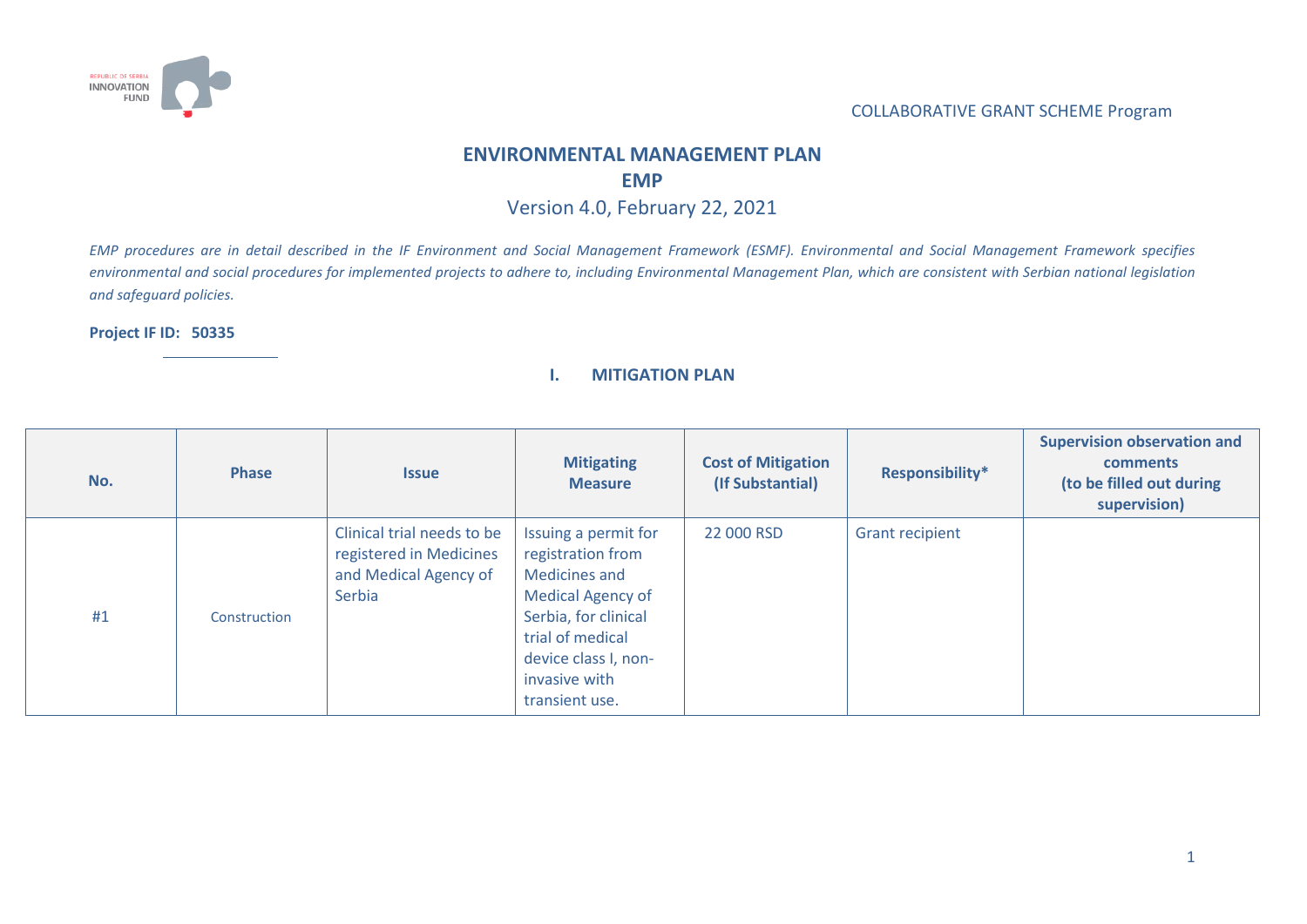

| #2 | Operation | Ethics principles need to<br>be based on the<br><b>Declaration of Helsinki</b><br>on biomedical<br>investigation on humans<br>and with respect to ISO<br>14155 standard. | <b>Statement that</b><br>clinical trial will be<br>conducted with the<br>pursuant to ethic<br>principles based on<br>the Declaration of<br>Helsinki will be<br>signed and necessary<br>steps will be<br>followed:<br>• Usefulness and<br>risks of the<br>clinical trial<br>will be<br>evaluated<br>· Inclusion and<br>exclusion<br>criteria for<br>defining a<br>group for<br>clinical trial<br>will be<br>properly<br>defined | Insurance for<br>subjects that<br>participate in<br>clinical trials:<br>approx. 20 000<br>RSD per patient | <b>Grant recipient</b> |  |
|----|-----------|--------------------------------------------------------------------------------------------------------------------------------------------------------------------------|--------------------------------------------------------------------------------------------------------------------------------------------------------------------------------------------------------------------------------------------------------------------------------------------------------------------------------------------------------------------------------------------------------------------------------|-----------------------------------------------------------------------------------------------------------|------------------------|--|
|    |           |                                                                                                                                                                          | ·Detailed                                                                                                                                                                                                                                                                                                                                                                                                                      |                                                                                                           |                        |  |
|    |           |                                                                                                                                                                          | protocol of<br>clinical trial<br>will be                                                                                                                                                                                                                                                                                                                                                                                       |                                                                                                           |                        |  |
|    |           |                                                                                                                                                                          | defined and                                                                                                                                                                                                                                                                                                                                                                                                                    |                                                                                                           |                        |  |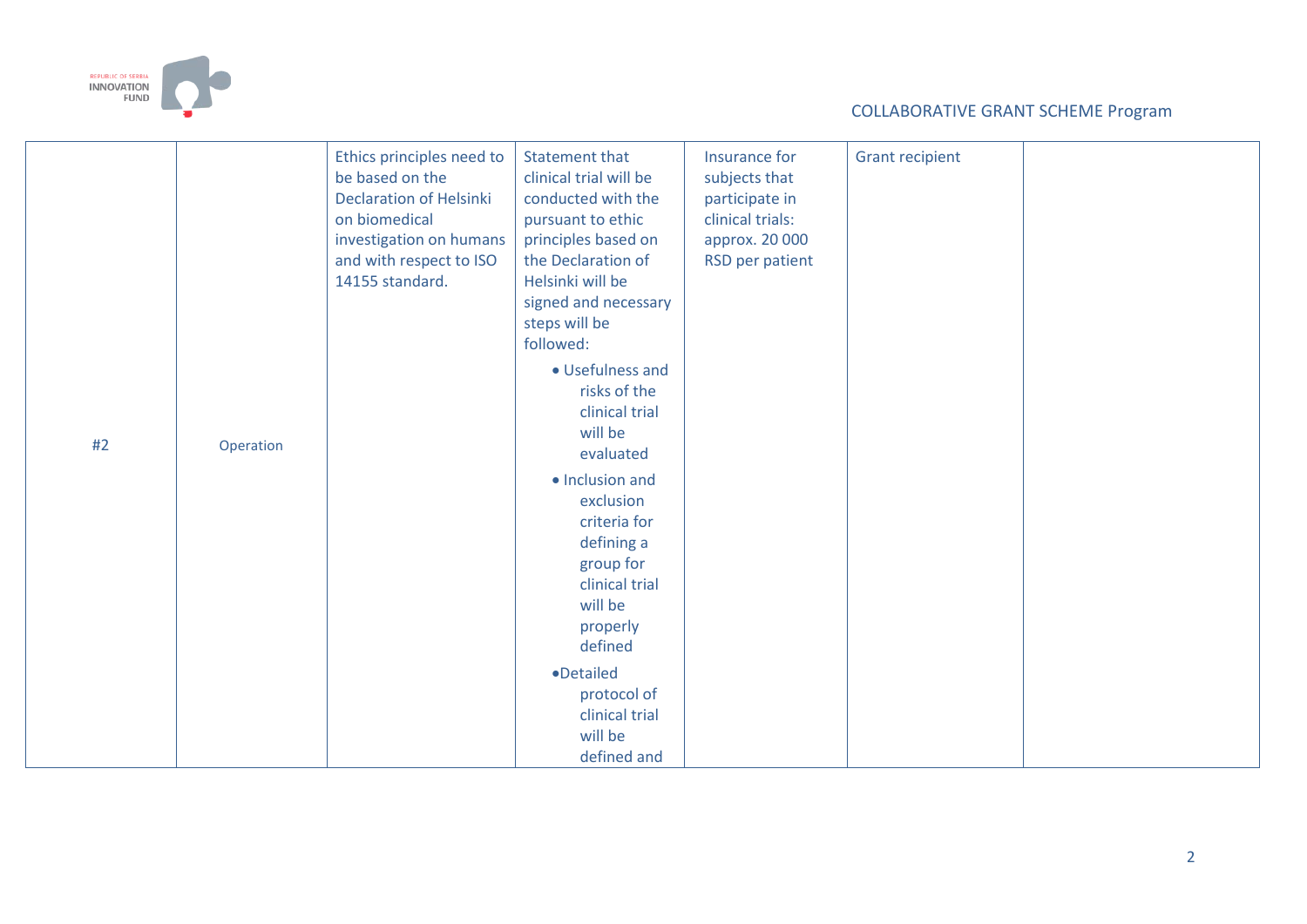

\*Items indicated to be the responsibility of the contractor shall be specified in the bid documents

## **II. MONITORING PLAN**

| .<br><b>Where</b><br>When<br><b>Responsibility</b><br><b>What</b><br><b>Monitoring</b><br>Cost<br>How<br><b>Supervision</b><br>NO. |  |
|------------------------------------------------------------------------------------------------------------------------------------|--|
|------------------------------------------------------------------------------------------------------------------------------------|--|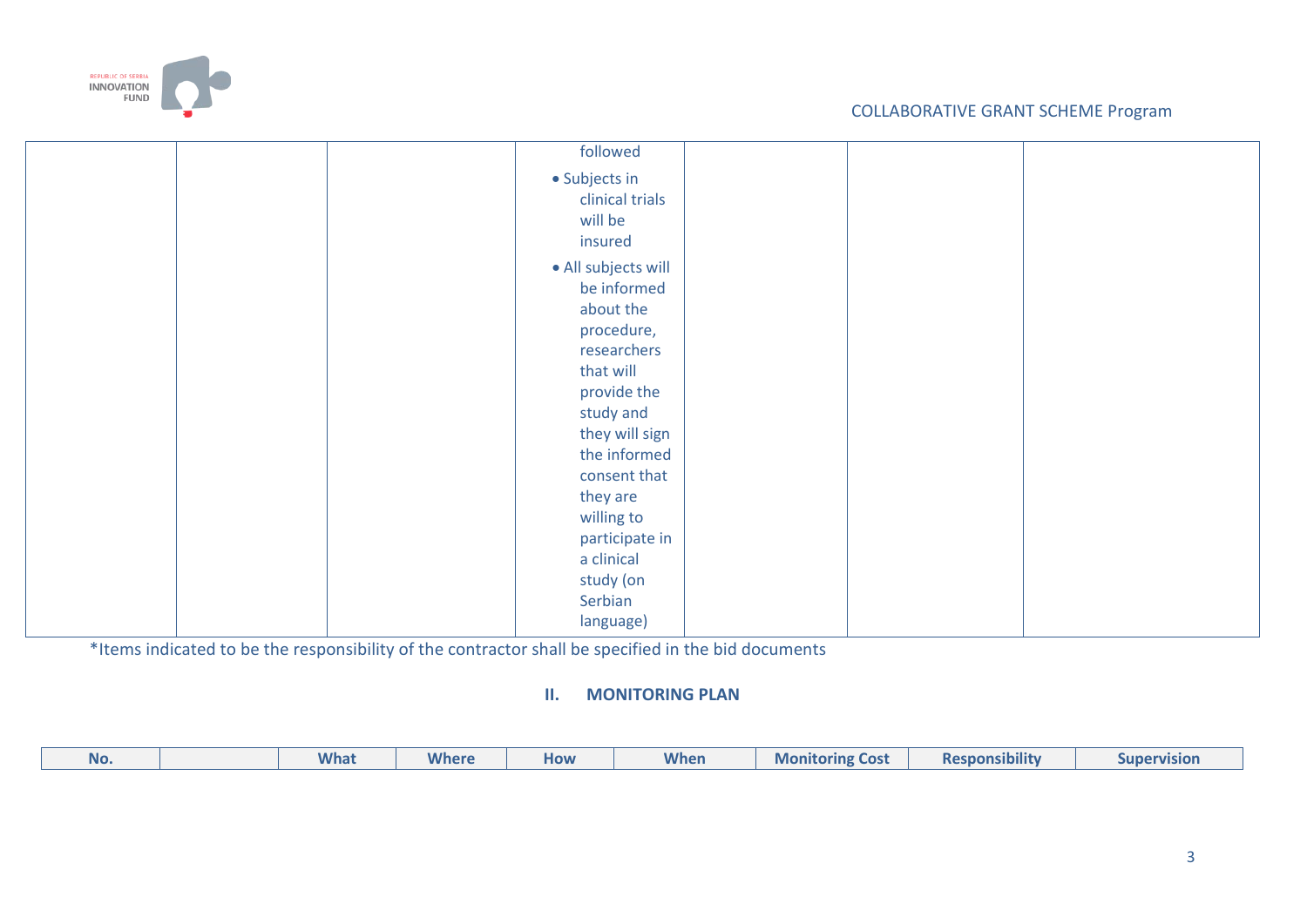

|    | <b>Phase</b> | parameter is to<br>be monitored?                  | is the<br>parameter to be<br>monitored? | is the<br>parameter to<br>be monitored/<br>type of<br>monitoring<br>equipment?                    | is the parameter to<br>be monitored-<br>frequency of<br>measurement or<br>continuous?                                                                                       | What is the cost of<br>equipment or<br>contractor charges to<br>perform monitoring? |                        | observation and<br>comments<br>(to be filled out during<br>supervision with<br>reference to adequate<br>measuring reports) |
|----|--------------|---------------------------------------------------|-----------------------------------------|---------------------------------------------------------------------------------------------------|-----------------------------------------------------------------------------------------------------------------------------------------------------------------------------|-------------------------------------------------------------------------------------|------------------------|----------------------------------------------------------------------------------------------------------------------------|
| #1 | Operation    | Unwanted<br>effects of a<br>medical<br>device     | Clinical<br>Center of<br>Serbia         | State of<br>subjects<br>will be<br>monitored.                                                     | During the<br>whole clinical<br>trial grant<br>recipient will be<br>in charge to<br>monitor any<br>kind of<br>unwanted<br>effects.                                          |                                                                                     | <b>Grant recipient</b> |                                                                                                                            |
| #2 | Operation    | Clinical<br>performance<br>of a medical<br>device | Clinical<br>Center of<br>Serbia         | Primary<br>and<br>secondary<br>outcomes<br>defined<br>with a<br>protocol<br>will be<br>monitored. | <b>Outcomes will</b><br>be monitored<br>based on the<br>defined<br>protocol.<br>Frequency of<br>measurements<br>will be defined<br>depending on<br>the measured<br>outcome. |                                                                                     | <b>Grant recipient</b> |                                                                                                                            |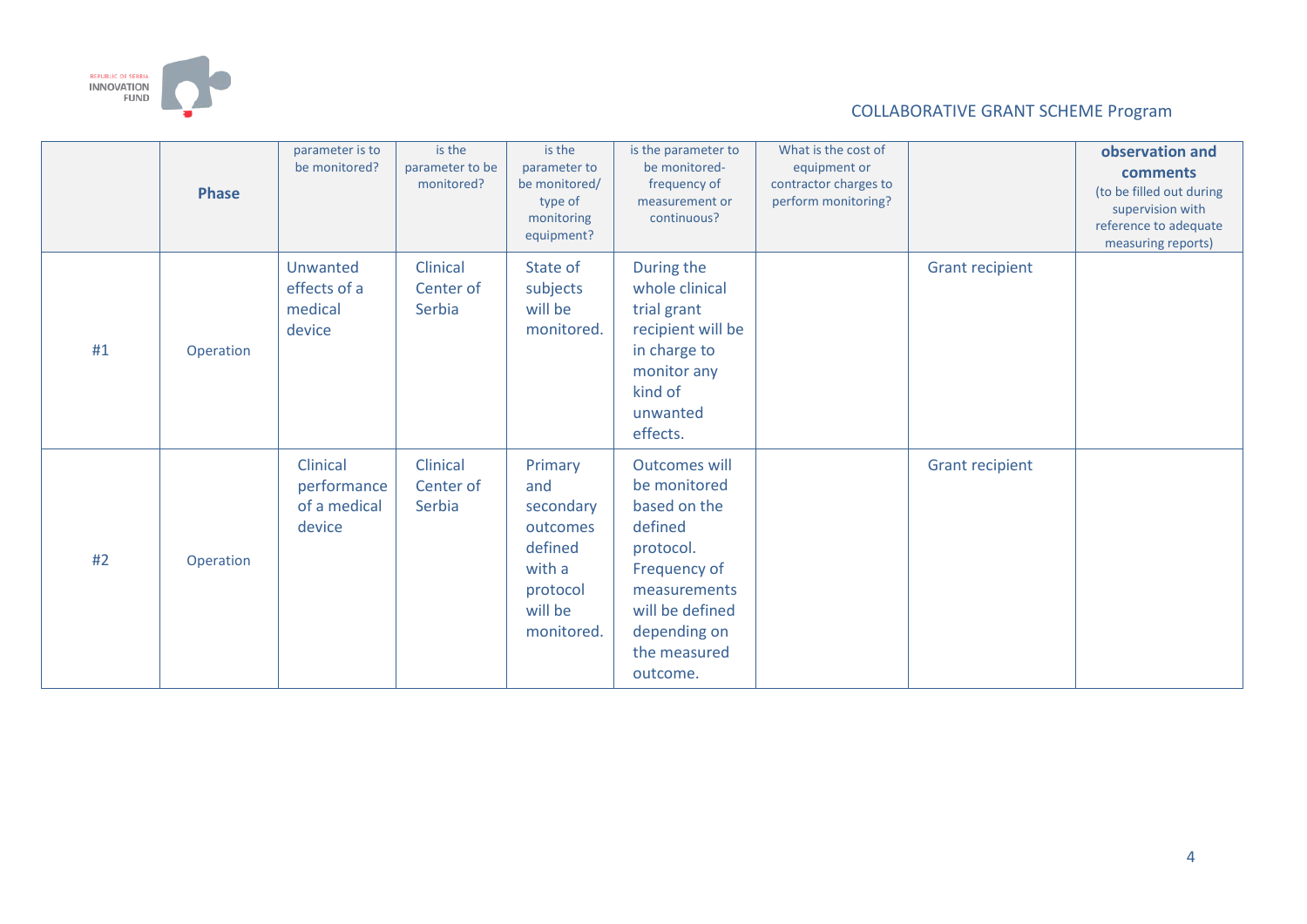

#### **III. PUBLIC CONSULTATION DETAILS AND MINUTES OF MEETING FOR THE ENVIRONMENTAL MANAGEMENT PLAN**

In a separate document provide details on:

- 1. Manner in which notification of the consultation was announced: media(s) used, date(s), description or copy of the announcement
- 2. Date(s) consultation(s) was (were) held
- 3. Location(s) consultation(s) was (were) held
- 4. Who was specifically invited (Name, Organization or Occupation, Telephone/Fax/e-mail number/address (home and/or office)?
- 5. List of Attendees (Name, organization or occupation, contact details)
- 6. Meeting Agenda
- 7. Summary Meeting Minutes (Comments, Questions and Response by Presenters)
- 8. List of decisions reached, and any actions agreed upon with schedules and deadlines and responsibilities.